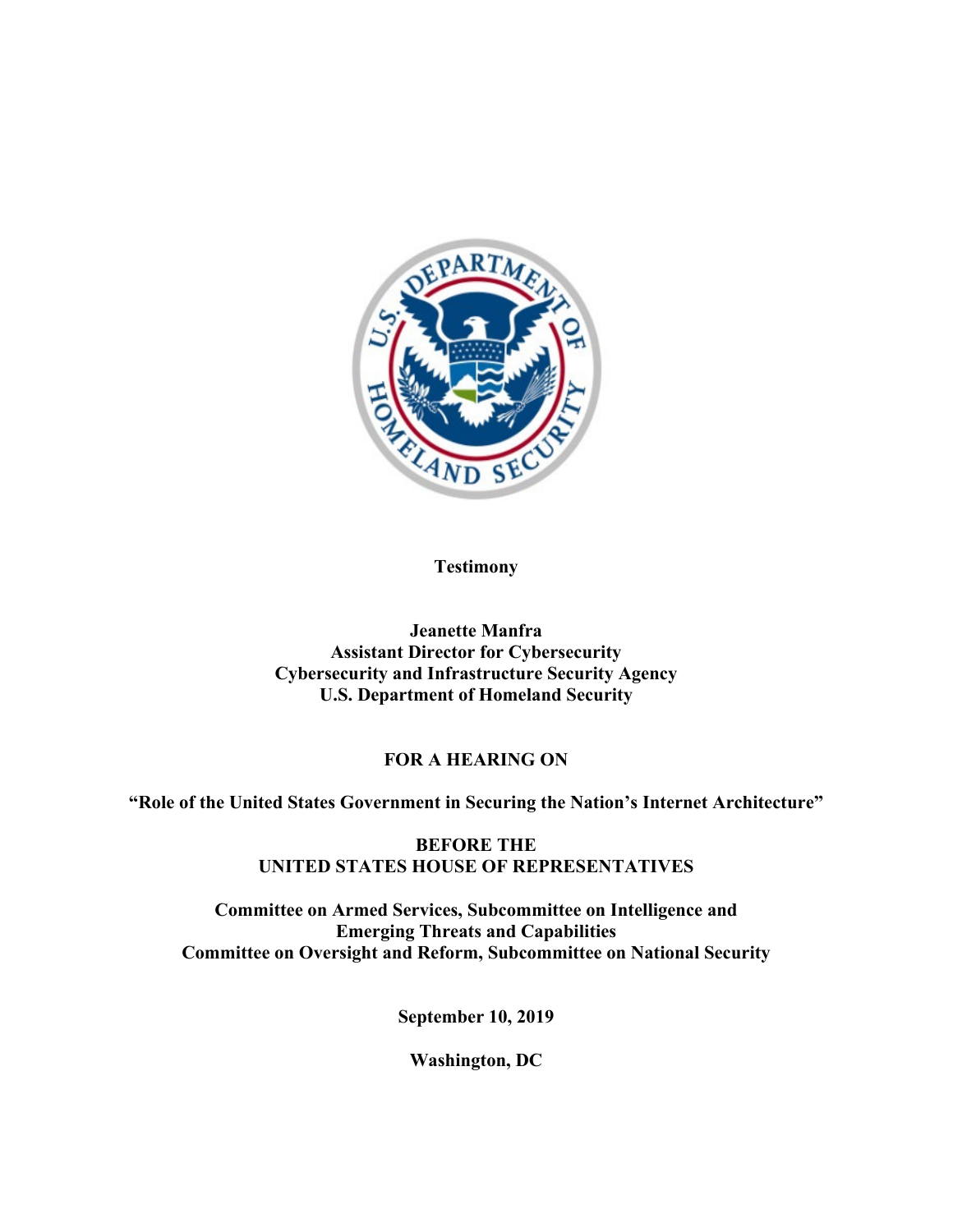Chairman Langevin, Chairman Lynch, Ranking Member Stefanik, Ranking Member Hice and members of the Subcommittees, thank you for today's opportunity to testify regarding the U.S. Department of Homeland Security's (DHS) Cybersecurity and Infrastructure Security Agency's (CISA) ongoing and collaborative efforts to secure the Nation's internet architecture. Safeguarding cyberspace is a core homeland security mission, and CISA leads the Nation's efforts to advance the security and resilience of our cyber infrastructure.

CISA is responsible for assisting agencies with protecting civilian Federal Government networks and coordinating with other federal agencies, as well as state, local, tribal, and territorial governments, and the private sector to defend our Nation's critical infrastructure. We work to enhance information sharing across the globe in order to help critical infrastructure entities and government agencies protect their infrastructure, and we do this in a way that protects privacy and civil liberties. By bringing together all levels of government, the private sector, international partners, and the public, CISA strengthens the resilience of our Nation's critical infrastructure.

## **Risk Characterization**

Cyber threats remain one of the most significant strategic risks for the United States, threatening our national security, economic prosperity, and public health and safety. We have seen advanced persistent threat actors, including hackers, cyber criminals, and nation-states, increase the frequency and sophistication of their attacks. In a 2018 report, *Foreign Economic Espionage in Cyberspace,* the U.S.'s National Counterintelligence and Security Center stated, "We anticipate that China, Russia, and Iran will remain aggressive and capable collectors of sensitive U.S. economic information and technologies, particularly in cyberspace." Our adversaries have been developing and using advanced cyber capabilities in attempts to undermine critical infrastructure, target our livelihoods and innovation, steal our national security secrets, and threaten our democratic institutions.

The Communications Sector is an integral component of the U.S. economy, underlying the operations of all businesses, public safety organizations, and government. According to the U.S. Department of Commerce's Bureau of Economic Analysis, the digital economy supported 5.1 million jobs and accounted for \$1.4 trillion of gross domestic product (GDP) in 2017, or about 7 percent of the U.S. economy. Virtually every element of modern life is now dependent on cyber infrastructure. The sector recognizes that other sectors consider its services to be critical, and its practices reflect this understanding.

The nature of communication networks involve both physical infrastructure (buildings, switches, towers, antennas, etc.) and cyber infrastructure (routing and switching software, operational support systems, user applications, etc.), representing a holistic challenge to address the entire physical-cyber infrastructure. The result has been the establishment of a robust, resilient network infrastructure that successfully provides services globally. Over the last several decades, the sector has evolved from predominantly a provider of voice services into a diverse, competitive, and interconnected industry, using terrestrial, satellite, and wireless transmission systems.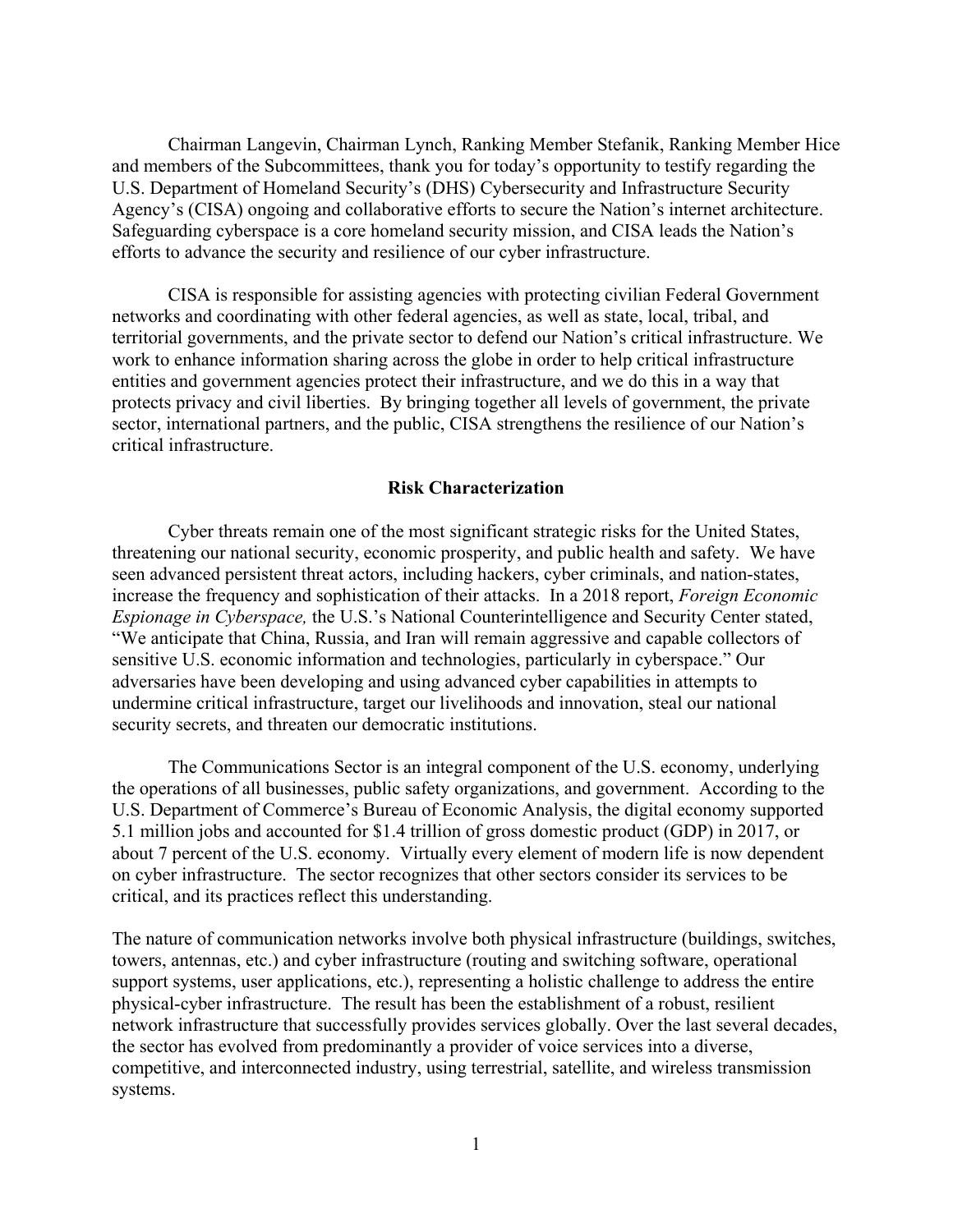## **CISA Roles and Responsibilities**

CISA, along with the Department of Defense (DOD), Department of Commerce, and other government and private sector partners, engage in a strategic and unified approach towards improving our nation's overall defensive posture against malicious cyber activity. In May of 2018, the DHS published the *DHS Cybersecurity Strategy*, outlining a strategic framework to execute our cybersecurity responsibilities during the next five years. The *National Cyber Strategy*, released in September 2018, reiterates the criticality of collaboration and strengthens the government's commitment to work in partnership with industry to combat cyber threats and secure our critical infrastructure. Together, the *National Cyber Strategy* and *DHS Cybersecurity Strategy* guide CISA's efforts.

The private sector, as owners and operators of the majority of communications infrastructure, is the primary entity responsible for protecting sector infrastructure and assets. Working with the Federal Government, the private sector is able to predict, anticipate, and respond to sector outages and understand how they might affect the ability of the national leadership to communicate during times of crisis, impact the operations of other sectors, and affect response and recovery efforts.

A core component of the CISA mission is advancing reliable and secure communications for public safety, critical infrastructure owners and operators, and the general public. CISA supports and promotes communications used by emergency responders and government officials to keep America safe, secure, and resilient. We assist with preparedness by ensuring federal, state, local, tribal and territorial public safety organizations have the necessary plans, resources, and training needed to support operable and advanced interoperable emergency communications. Additionally, CISA works across government and industry to ensure the national security and emergency preparedness community has access to priority telecommunications and restoration services to communicate under all circumstances.

CISA serves as the Sector-Specific Agency (SSA) for the Communications and Information Technology Sectors, and it operates the Communications Sector Information Sharing and Analysis Center. We lead communications response and recovery efforts under Emergency Support Function 2 of the National Response Framework. Through our operations center, we monitor national and international incidents and events that may impact communications infrastructure. Today, 11 Federal Government agencies and more than 60 private sector communications and information technology companies routinely share critical communications information and advice in a trusted environment to support CISA's national security and emergency preparedness communications mission. As the SSA for these sectors, DHS works closely with DOD, Department of Justice, Department of Commerce, Federal Communications Commission, General Services Administration, the Intelligence Community, and the private sector to address both short-term and longer-term challenges regarding risks to telecommunications networks.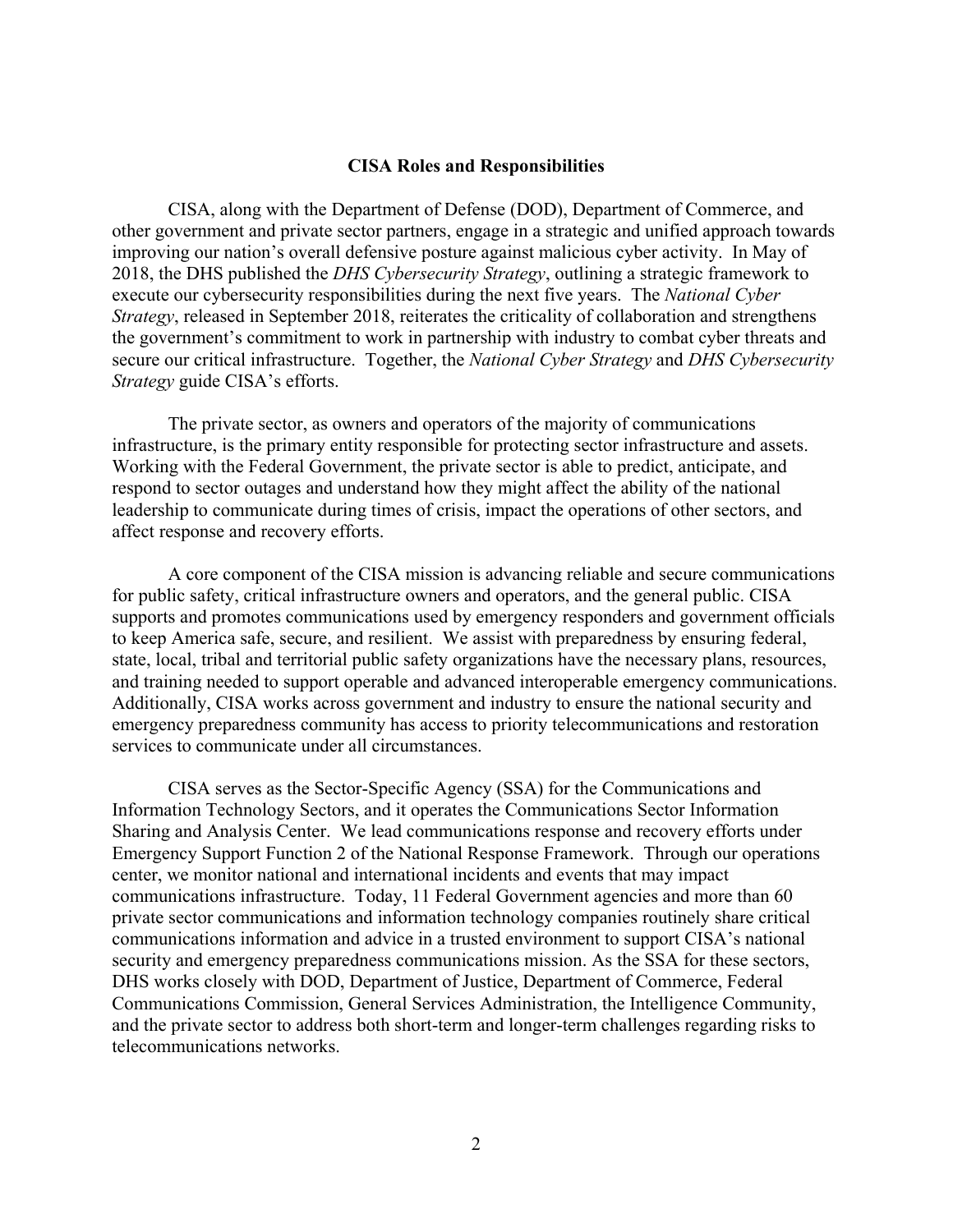CISA shares timely and actionable classified and unclassified information, focusing on sharing cyber threat information in a manner that protects privacy and civil liberties, and the confidentiality of those who share sensitive information with us. CISA also provides training and technical assistance. Our work enhances cyber threat information sharing between and among governments and businesses across the globe to stop cyber incidents before they occur and quickly recover when they do. By bringing together the intelligence community, law enforcement, DOD, Sector-Specific Agencies, all levels of government, the private sector, international partners, and the public, we are enabling collective defense against cybersecurity risks, improving our incident response capabilities, enhancing information sharing of best practices and cyber threats, strengthening our resilience, and facilitating safety.

CISA provides entities with information, technical assistance, and guidance they can use to secure their networks, systems, assets, information, and data by reducing vulnerabilities, ensuring resilience to cyber incidents, and supporting their holistic risk management priorities. CISA operates at the intersection of the Federal Government, state and local governments, the private sector, international partners, law enforcement, intelligence, and defense communities. The *Cybersecurity Information Sharing Act of 2015* (P.L. 114-113) established DHS as the Federal Government's central hub for the sharing of cyber threat indicators and defensive measures. CISA's automated indicator sharing capability allows the Federal Government and private sector network defenders to share technical information at machine speed.

## **Joint DOD and DHS Cybersecurity Efforts**

The challenge of effectively coordinating homeland security and homeland defense missions is not new, but it is amplified and complicated by the global, borderless, interconnected nature of cyberspace where strategic threats can manifest in the homeland without advanced warning. Almost a year ago, DHS and DOD finalized an agreement, which reflects the commitment of both Departments in collaborating to improve the protection and defense of the U.S. homeland from strategic cyber threats. This agreement clarifies roles and responsibilities between DOD and DHS to enhance U.S. government readiness to respond to cyber threats and establish coordinated lines of efforts to secure, protect, and defend the homeland.

The roles and responsibilities of DOD and DHS are complementary, but different. DOD must maintain the U.S. military's ability to fight and win wars and project power in a contested environment or while under attack in any domain, including cyberspace. As the government lead for national risk management, DHS is responsible for leading overall government efforts to protect critical infrastructure and civilian federal government informational system. As a part of these missions, DHS is working with a range of partners to identify national critical functions and ensure their integrity and resilience by leading government efforts to integrate and coordinate cybersecurity risk management and assistance with state, local, tribal, and territorial, and private sector critical infrastructure partners. DHS is a focal point for sharing cyber threat indicators and information and is responsible for providing tools, services, and programs to reduce and mitigate the risk of catastrophic consequences stemming from cyber-attacks.

DHS and DOD are both committed to improving the protection and defense of the homeland from strategic cyber threats. Specifically, DHS and DOD are working to improve intelligence, indications, and warning of malicious cyber activity; strengthen the resilience of the highest priority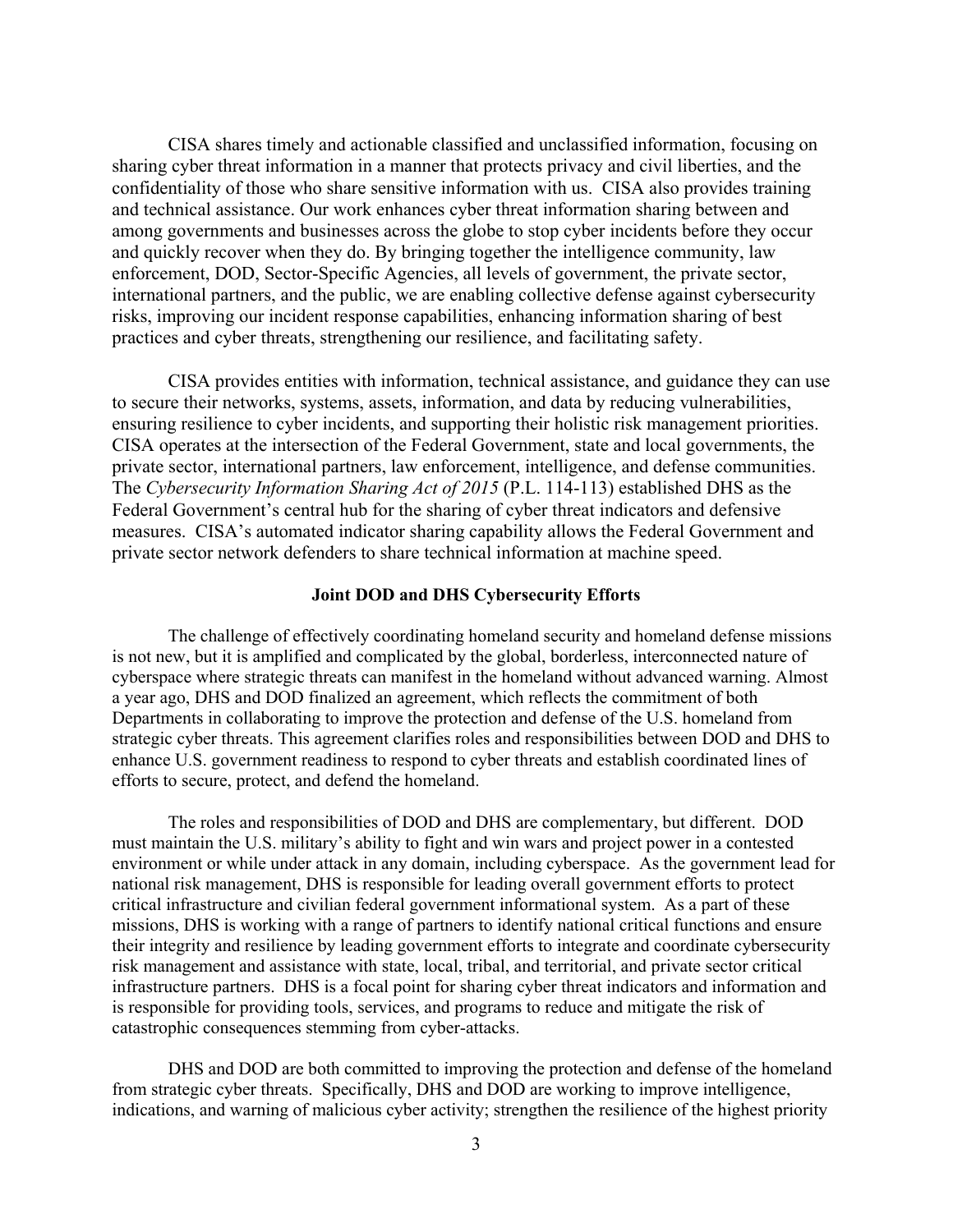national critical infrastructure; improve joint operations planning and coordination; improve joint incident response to significant cyber incidents; expand cooperation with State, local, tribal and territorial authorities; and improve joint defense of Federal networks.

DHS and DOD will achieve these objectives through three primary lines of effort. First, DOD and DHS are adopting a threat-informed, risk-based approach that ensures the resilient delivery of national critical functions and services, and denies strategic adversaries the ability to prevent delivery of such functions and services. DOD and DHS will jointly prioritize a set of high priority national critical functions and non-DOD owned mission critical infrastructure that is most critical to the military's ability to fight and win wars and project power. Second, DOD and DHS, in coordination with the FBI and the intelligence community, are collaborating to build a common understanding of strategic cyber threats that can empower private sector network defenders, critical infrastructure owners and operators, and government actors to improve resilience and integrity of national critical functions. Timely access to threat information related to adversary capabilities and intent is critical to understand and counter the risk facing our nation's critical infrastructure effectively. Third, DOD and DHS are coordinating to inform and mutually support respective planning and operational activities as appropriate for each Department's unique authorities. DHS's knowledge of the domestic risk landscape, its work with the private sector, can inform DOD's efforts to preempt, defeat, or deter malicious cyber activity targeting U.S. critical infrastructure. And, DOD's "defend forward" operations can inform and guide DHS efforts to anticipate adversary action and understand potential risks to critical infrastructure.

## **5th Generation Mobile Communications**

Advances in 5G technology, the Internet of Things (IoT), and other emerging technologies are driving significant transformation in how we communicate, operate our critical infrastructure, and conduct economic activity. 5G is the next generation of networks that will enhance the bandwidth, capacity, and reliability of mobile communications. 5G was launched on a limited-basis in the United States and South Korea at the end of 2018, and more countries are rolling it out this year. According to the Global System for Mobile Alliance (GSMA), 5.1 billion people, or 67 percent of the global population, are subscribed to mobile services. It is expected that 5G networks will cover 2.7 billion people, or 40 percent of the global population, by 2025.

The first generation of wireless telecommunications networks in the United States was deployed in 1982, and its capabilities were limited to basic voice communications. Later generations added capabilities like text, picture, and multimedia messaging; Global Positioning System (GPS) location; video conferencing; and multi-media streaming. 5G networks will support greater bandwidth, capacity for tens of billions of sensor and smart devices that make up IoT, and ultra-low latency necessary for highly-reliable, critical communications. According to GSMA, between 2018 and 2025, the number of global IoT connections will triple to 25 billion. Autonomous vehicles, critical manufacturing, medical doctors practicing remote surgery, and a smart electric grid represent a small fraction of the technologies and economic activity that 5G will support. With these dramatic advancements in telecommunications and technologies associated with them also comes increased risk to the Nation's infrastructure.

Risks to mobile communications generally include such activities as call interception and monitoring, user location tracking, attackers seeking financial gain through banking fraud, social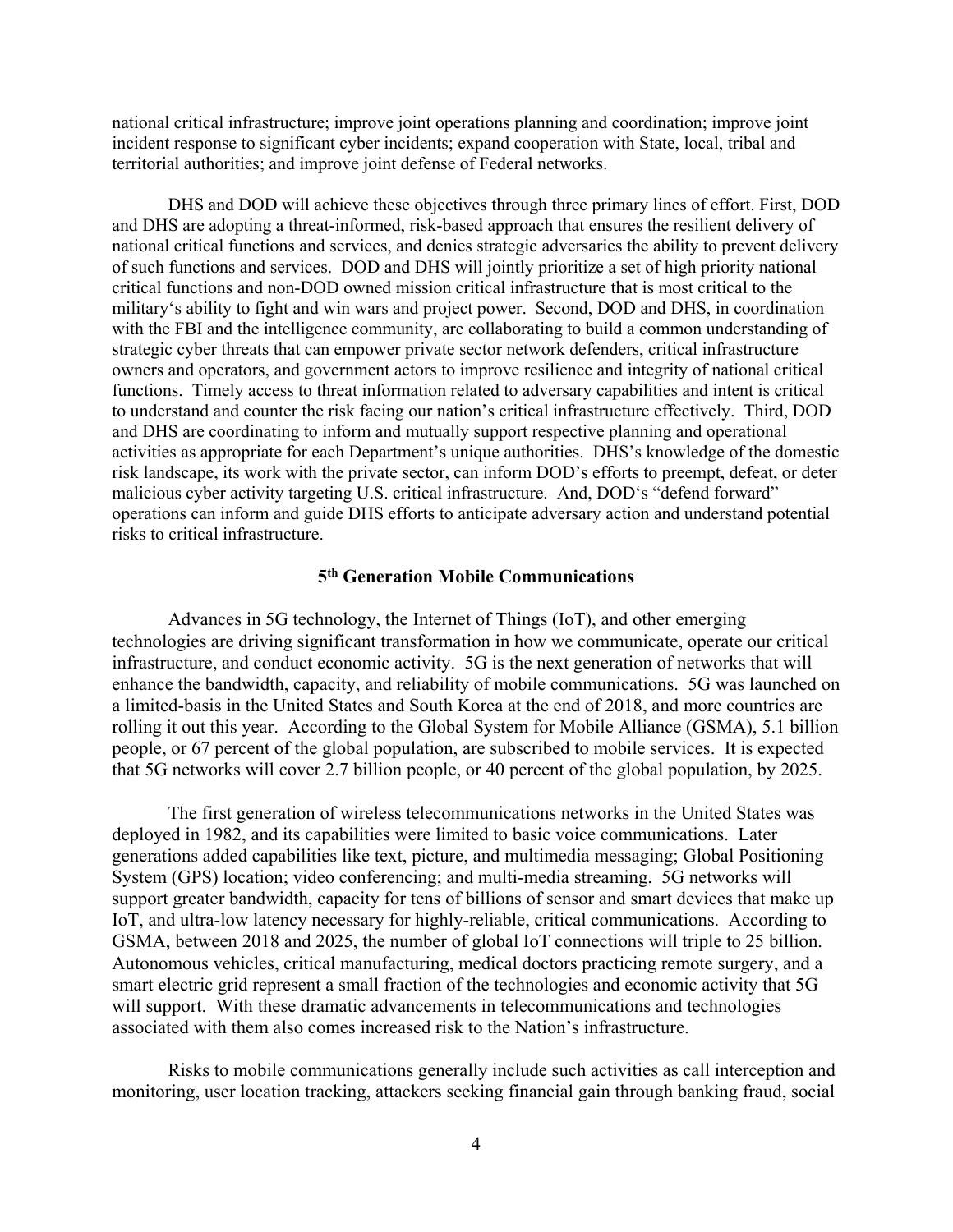engineering, ransomware, identity theft, or theft of the device, services, or any sensitive data. Integrating 5G into current wireless networks may convey existing vulnerabilities and impact 5G network security. The capabilities 5G will allow for ensures exponentially more data will be transmitted to, from, and across networks. Data on 5G networks will flow through interconnected cellular towers, small cells, and mobile devices that may provide malicious actors additional vectors to intercept, manipulate, or destroy critical data. Due to the nature of 5G network architecture, many more pieces of cellular equipment will be present in the physical world. Malicious actors could introduce device vulnerabilities into the 5G supply chain to compromise unsecured wireless systems and exfiltrate critical infrastructure data. 5G technology will enable significant advances in our society and the prosperity of the U.S. but will also usher in an age of significantly greater cyber vulnerability.

### **Undersea Cables**

An unclassified joint paper released in 2017 by DHS and the Office of the Director of National Intelligence – in coordination with the private sector – examined the risks to undersea cables and landing stations and potential avenues to mitigate such risks. Undersea cables transmit more than 97 percent of the world's electronic communications and pose potentially devastating consequences in the event of failure. In addition to accidental physical threats, there are vulnerabilities relating to nation-state adversaries, cyberterrorists, hactivitists, and cybercriminals.

#### **Domain Name Service**

In January 2019, CISA issued Emergency Directive 19-01, *Mitigate DNS Infrastructure Tampering*, directing Federal civilian agencies to take a series of immediate actions in response to a global Domain Name System (DNS) hijacking campaign. This was the first Emergency Directive issued by CISA under authorities granted by Congress in the Cybersecurity Act of 2015. The action took place after carefully considering the current and potential risk posed to Federal agencies.

The FY 2020 President's Budget also includes funds to begin development efforts to centralize the authoritative DNS resolution services for the Federal Government. The managed service will provide centralized DNS management for the Federal Government and a rich set of analytics that sit on top of traditional DNS services.

#### **Conclusion**

In the face of increasingly sophisticated threats, CISA employees stand on the front lines of the Federal Government's efforts to defend our Nation's federal networks and critical infrastructure. The threat environment is complex and dynamic with interdependencies that add to the challenge. As new risks emerge, we must better integrate cyber and physical risk in order to effectively secure the Nation. CISA contributes unique expertise and capabilities around cyber-physical risk and cross-sector critical infrastructure interdependencies.

I appreciate the Subcommittees' strong support and diligence as it works to